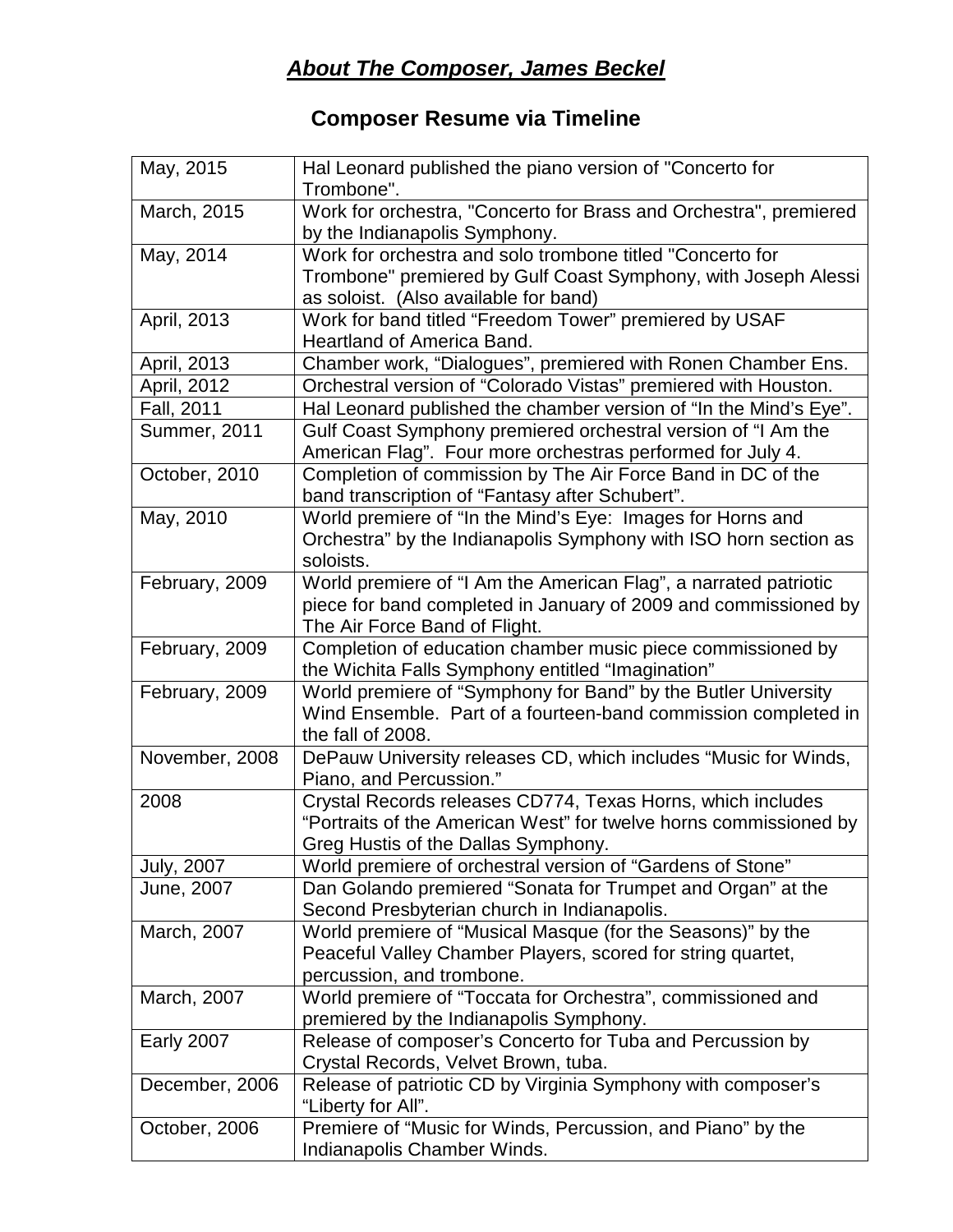| June, 2006        | Completed "Gardens of Stone", a narrated patriotic piece                                   |
|-------------------|--------------------------------------------------------------------------------------------|
|                   | commissioned by the Air Force Band of Flight in Dayton.                                    |
| June, 2006        | Received Indiana Arts Grant for preparation of parts and marketing                         |
|                   | of "Toccata for Orchestra".                                                                |
| January, 2006     | Completed a commissioned work for band, "American Journey".                                |
| November, 2005    | Release of composer's Horn Concerto on Crystal Records                                     |
|                   | performed by Greg Hustis & members of the Dallas Symphony                                  |
| October, 2005     | Composer's patriotic work, "Liberty for All" released on CD of the                         |
|                   | same name by the United States Coast Guard Band                                            |
| April, 2005       | Completed composer's first string quartet commissioned by the                              |
|                   | <b>New Century String Quartet</b>                                                          |
| December, 2004    | The Houston Symphony and Indianapolis Symphony release                                     |
|                   | commercial recordings of composer's "A Christmas Fanfare."                                 |
| September, 2004   | DePauw University releases band recording of composer's band                               |
|                   | transcription of Barber's "Toccata Festiva" as well as the                                 |
|                   | composer's band transcription of his orchestral work, "Make a                              |
|                   | Joyful Noise."                                                                             |
| August, 2004      | Composed "Fantasy after Schubert" commissioned by the                                      |
|                   | Indianapolis Symphony and premiered on their opening                                       |
|                   | Subscription Concert conducted by Mario Venzago                                            |
| April, 2003       | The Lafayette Symphony premieres "Make a Joyful Noise" which is                            |
|                   | an overture for orchestra commissioned by the Lafayette                                    |
|                   | Symphony                                                                                   |
| October, 2003     | Percussion Plus Music Ensemble premieres composer's 'Concerto                              |
|                   | for Tuba and Percussion." This work was commissioned by                                    |
|                   | DePauw University.<br>Composer's patriotic work entitled "Liberty for All' is broadcast on |
| <b>July, 2002</b> | A&E's nationwide television broadcast performed by the Nashville                           |
|                   | Symphony.                                                                                  |
| <b>July, 2002</b> | Received an Indiana Arts Fellowship to compose a new work for                              |
|                   | Horn and Electronic Media. Kent Leslie premiered "Primitive                                |
|                   | Modern" in 2003.                                                                           |
| January, 2000     | Composer was one of 50 composers chosen by Continental                                     |
|                   | Harmony to write a new work to celebrate the new Millennium. The                           |
|                   | resulting work, "Liberty for All" was composed that spring.                                |
| January, 1999     | Composer's Horn Concerto, "The Glass Bead Game" is published                               |
|                   | by Hal Leonard Music                                                                       |
| September, 1999   | Composer is commissioned by the Diablo Symphony to write a new                             |
|                   | work for the Millennium. The piece composed is "Overture to a                              |
|                   | New Age" which was premiered by that orchestra in 2000.                                    |
| January, 1998     | "The Glass Bead Game" is nominated for a Pulitzer Prize.                                   |
| November, 1997    | The Indianapolis Chamber Orchestra premieres composer's horn                               |
|                   | concerto, "The Glass Bead Game," commissioned by Kent Leslie.                              |
| September, 1996   | The Indianapolis Brass Choir, in conjunction with the Indianapolis                         |
|                   | Museum of Art, commissions and performs "Music Mobilis," a work                            |
|                   | for brass choir paying tribute to Alexander Calder                                         |
| April, 1995       | Indianapolis Symphony. premieres "Waltz of the Animals."                                   |
|                   |                                                                                            |